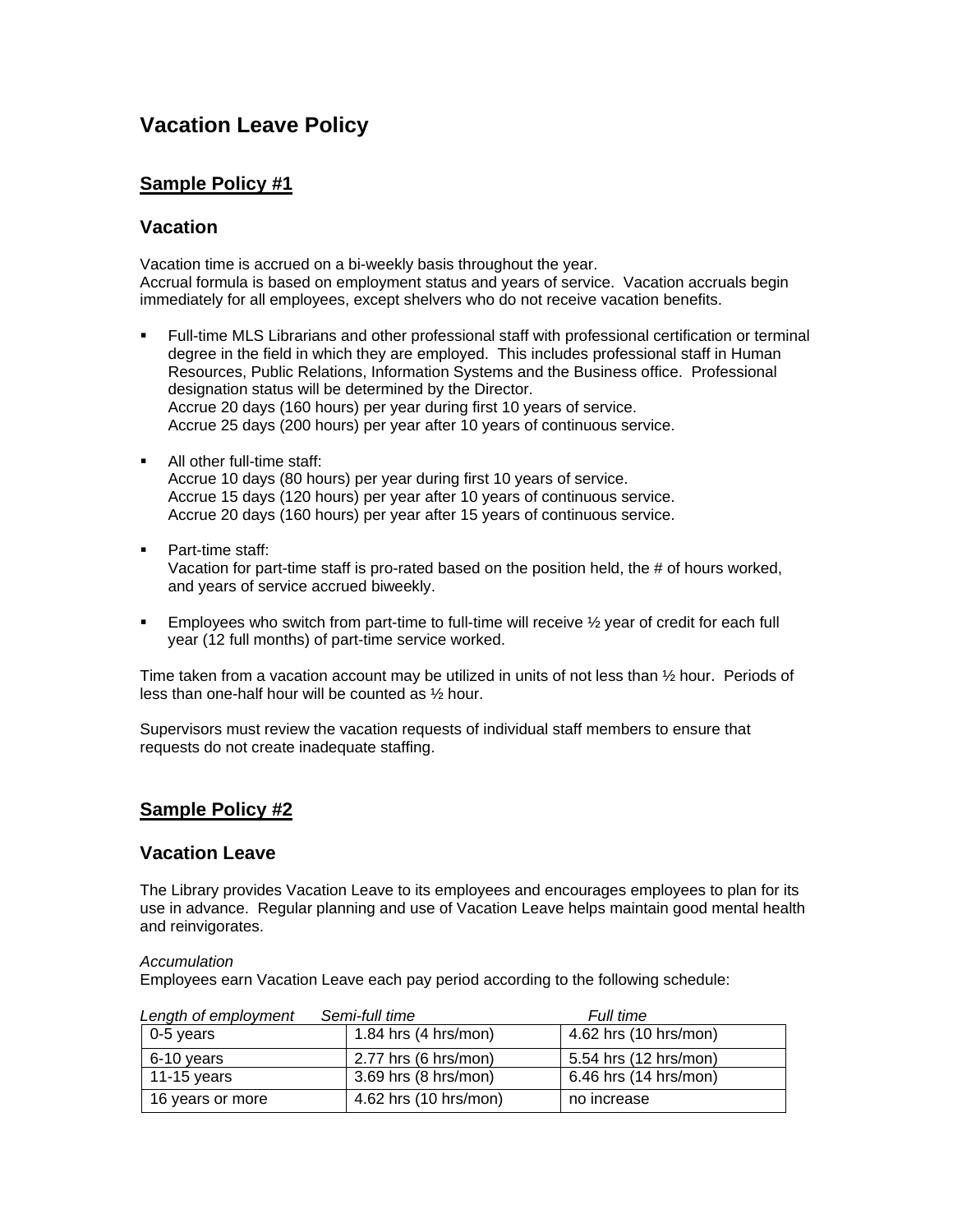For new employees, Vacation Leave begins to accrue with the first full pay period worked. Vacation Leave may be used after it is earned.

Employees may accrue a maximum of 240 hours of Vacation Leave.

#### *Requests for use*

Requests for Vacation Leave should be submitted in writing to the supervisor at least one week in advance. Requests are approved at the discretion of the supervisor.

#### *Compensation for unused Vacation Leave*

Employees will not be paid for unused Vacation Leave except at the time of termination of employment. Employees will not be paid for more than 240 hours of unused Vacation Leave.

(Please see *Holidays* for guidance concerning the use or accrual of Vacation Leave during closed or open Holidays.)

# **Sample Policy #3**

# **Vacation Leave**

Each full-time employee shall be given 5 paid working days (40 hours) vacation at the end of the first year of continuous employment and 10 paid working days (80 hours) vacation at the end of the second year of continuous employment. After 5 years of continuous employment, full-time employees will be eligible for 15 paid working days (120 hours) vacation. Vacation leave may only be used in ½ day or whole day increments.

The Director of the Library shall be given ten paid working days (80 hours) vacation at the end of one year's continuous employment and twenty paid working days (160 hours) vacation at the end of two years continuous employment. The Director of the Library must have a Master's Degree in Library Science and the appropriate State certification in order to qualify for this vacation time.

Regular part-time employees who have been continuously employed for two years and who average at least 20 scheduled hours per week are eligible for five units of vacation time per year. A unit of vacation time will be equal to the average number of hours worked per workday for the preceding year. It will be computed as follows: The total number of hours worked during the preceding year will be divided by the total number of days on which those hours were worked (Example: An eligible part-time employee works a total of 1,440 hours in one year. Those 1,440 hours were worked on 240 days of that year. 1,440 divided by 240 days results in an average of 6 hours per day worked. That employee would have a vacation unit of 6 hours for that year, a total of 30 hours of vacation time. Fractions of an hour will be rounded off as follows: .01 to .24 will be rounded down to the nearest hour, .25 to .74 will be rounded to the nearest half hour, .75 to .99 will be rounded up to the nearest hour. Example: 6.01 to 6.24 = 6 hours, 6.25 to 6.74 = 6 hours 30 minutes, 6.75 to 6.99 = 7 hours). Units of vacation for eligible part time employees may vary from year to year depending on the number of hours worked and the number of days worked.

The vacation anniversary date for all new employees is dependent on when the employee began working at the library. If an employee began work on or before the  $10<sup>th</sup>$  of the month, the vacation anniversary date would be the 1<sup>st</sup> of that month. If an employee began work after the 10<sup>th</sup> of the month, the vacation anniversary date would be the  $1<sup>st</sup>$  of the following month. See the table below for an example of this policy.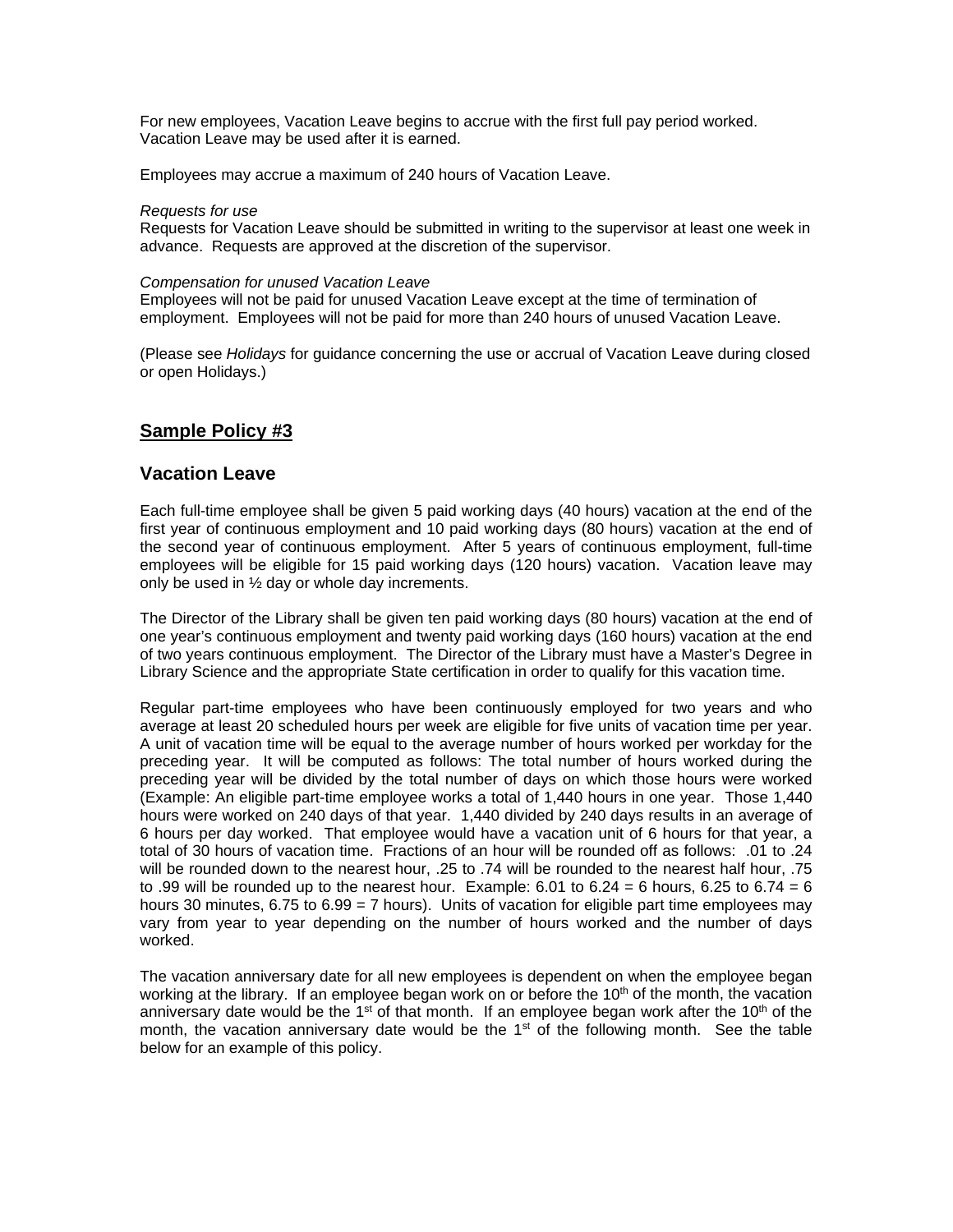| First day of<br>employment | Vacation<br>anniversary<br>date | Vacation eligibility schedule if the employee maintains<br>eligibility status                                                                                                                                                                                                        |
|----------------------------|---------------------------------|--------------------------------------------------------------------------------------------------------------------------------------------------------------------------------------------------------------------------------------------------------------------------------------|
| July 3, 2004               | July 1                          | Full-time vacation schedule<br>5 days will be earned on July 1, 2005<br>10 days will be earned on July 1, 2006<br>15 days will be earned on July 1, 2009<br>Part-time vacation schedule<br>5 units will be earned on July 1, 2006 and on July 1 of<br>each subsequent year           |
| July 16, 2004              | August 1                        | Full-time vacation schedule<br>5 days will be earned on August 1, 2005<br>10 days will be earned on August 1, 2006<br>15 days will be earned on August 1, 2009<br>Part-time vacation schedule<br>5 units will be earned on August 1, 2006 and on<br>August 1 of each subsequent year |

Vacation days not taken within the year starting with the anniversary date and ending one year later are forfeited. When an official holiday occurs during a vacation, that day is not charged against vacation time. Sickness during vacation may be taken as sick/personal days if verified by a doctor's certificate. Vacation time must be arranged in accordance with the Vacation Requests section of this Handbook.

All employees must properly complete an "Absence Authorization" form on the first day following a vacation leave absence. This form should include the employee's name and dates of the absence and be given to the Director. Employees who do not submit a completed "Absence Authorization" form by payday will have their paychecks held by the Director until the forms have been submitted.

## Vacation Requests

When possible, requests for vacation will be granted as requested by staff members. However, staff members must bear in mind that operating the library requires an adequate number of trained staff in the different sections of the library. In order to provide the public with good library service, knowledgeable employees must be in key areas whenever the library is open. This must be kept in mind when scheduling vacations and this can mean that a request for vacation will be denied if it would cause insufficient staffing of the library.

Staff members should request vacation time as far in advance as possible. Vacation time will be granted based on a "first come, first served" basis. In other words, the first staff member to request a specific date for vacation time will be granted that date, as long as the library's staffing needs allow. If a second staff member requests the same date, that request will not be granted. There may be rare exceptions to this, but only where the second staff member would never fill in for the first. Our staff is small and having two or more out at the same time in the same department is very difficult. It produces staffing shortages that cause problems for our patrons and for the staff. The first priority in scheduling staff members is always to best serve the public, our customers.

The procedure for requesting vacation time will be as follows. Staff members will make the request in writing to the Director. All requests should be submitted on the "Requests for vacation and other absences" form. If you are requesting time off for days that occur in more than one month, please use a different form for each month. For example, if you are asking to be off April